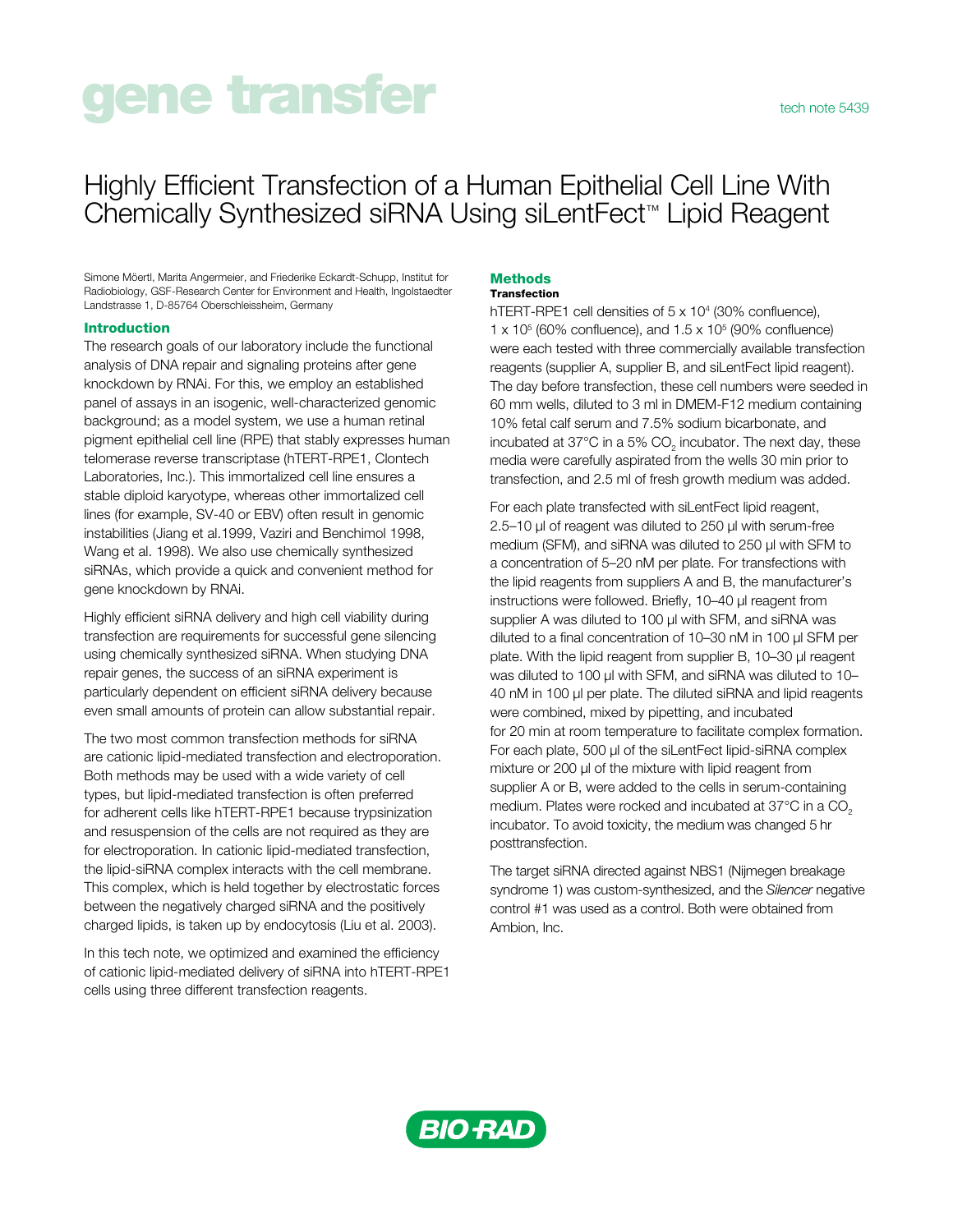#### Analysis of Transfection Efficiency

siRNA oligonucleotides labeled at the 5'-end of the sense strand with the fluorophores Cy3 or FITC were used to monitor transfection efficiency (*Silencer* Cy3-labeled control #1 and *Silencer* FITC-labeled control #1, Ambion). hTERT-RPE1 cells were harvested by trypsinization 24 hr after transfection for analysis by flow cytometry. Cells were collected by centrifugation for 5 min at 200 x g, washed twice with 2 ml phosphate buffered saline (PBS), resuspended in 500 µl PBS containing 0.1% BSA, and analyzed using a BD LSRII system (BD Biosciences). Cells were also directly analyzed by fluorescence microscopy.

#### Western Analysis and mRNA Quantitation

At the time points indicated, transfected cells were harvested by trypsination and the cell pellet was split to prepare protein and mRNA extracts in parallel. For western blot analysis, cells were lysed in 100 µl ice-cold lysis buffer (50 mM Tris-HCl, pH 7.4, 150 mM NaCl, 0.1% SDS, 1% Triton X-100, and 5 mM EDTA, pH 8.0) containing protease inhibitors (1 mM phenylmethylsulfonyl fluoride, 1 mM sodium orthovanadate). Cell lystes were electrophoresed by SDS-PAGE on an 8% polyacrylamide gel. After wet-blotting to nitrocellulose, protein levels were analyzed using monoclonal antibodies against NBS1 and tubulin (Abcam). The immunoreactive bands were visualized by chemiluminescence on x-ray films.

For mRNA quantitation, total RNA was isolated from the cells using the RNeasy kit Total RNA (1 µg) was converted into cDNA using 150 ng oligo-dT primer and 100 U SuperScript reverse transcriptase (Invitrogen Corp.) in a total volume of 20 µl following the manufacturer's instructions. Real-time PCR was carried out with the LightCycler FastStart DNA master SYBR Green kit (Roche Applied Science) using 0.5 µl cDNA, corresponding to 25 ng total RNA in a 10 µl total volume, 4 mM MgCl<sub>2</sub>, and 0.4  $\mu$ M each primer (NBS1-fw: 5'-CAGACCTTAATTCCTGACTGTC-3', NBS1-rev: 5'TTTACAGTGGGTGCACTTGTG-3', control: ACT-fw: 5'-CCATCATGAAGTGTGACGTGG-3', ACT-rev: 5'-GCCATGCCAATCTCATCTTGT-3'). Quantitative PCR was performed using a LightCycler system, and results were analyzed with LightCycler software v. 3.5 (Roche Applied Science).

## **Results**

In this study, we optimized transfection conditions for three commercially available transfection reagents by varying the confluence of hTERT-RPE1 cells, siRNA concentration, and amount of transfection reagent used. The transfection efficiencies obtained with each set of conditions were then compared.

Each reagent displayed maximum efficiency at 60% confluence, and the maximum efficiencies obtained are shown in Figure 1. Using siLentFect lipid reagent, cells transfected at 60% confluence using 5 µl reagent and 10 nM siRNA resulted in ≥94% Cy3- or FITC-positive cells (Figures 1 and 2). By comparison, and using the same confluence, the transfection reagent from supplier A yielded a transfection efficiency of 61% using 20 nM siRNA and 40 µl reagent, and the reagent from supplier B yielded only 10% Cy3-positive cells using 30 µl reagent and 20 nM siRNA (Figure 1).



Fig. 1. Maximum transfection efficiencies of human hTERT-RPE1 cells obtained using three different transfection reagents. A cell confluence of 60% was used with 5 µl siLentFect reagent with 10 nM NBS1 siRNA, with 40 µl reagent from supplier A with 20 nM siRNA, or with 30 µl reagent from supplier B with 20 nM siRNA. Controls were [Please provide details]. Shown are the percentages of Cy3-positive cells (mean  $\pm$  standard error) 24 hr posttransfection,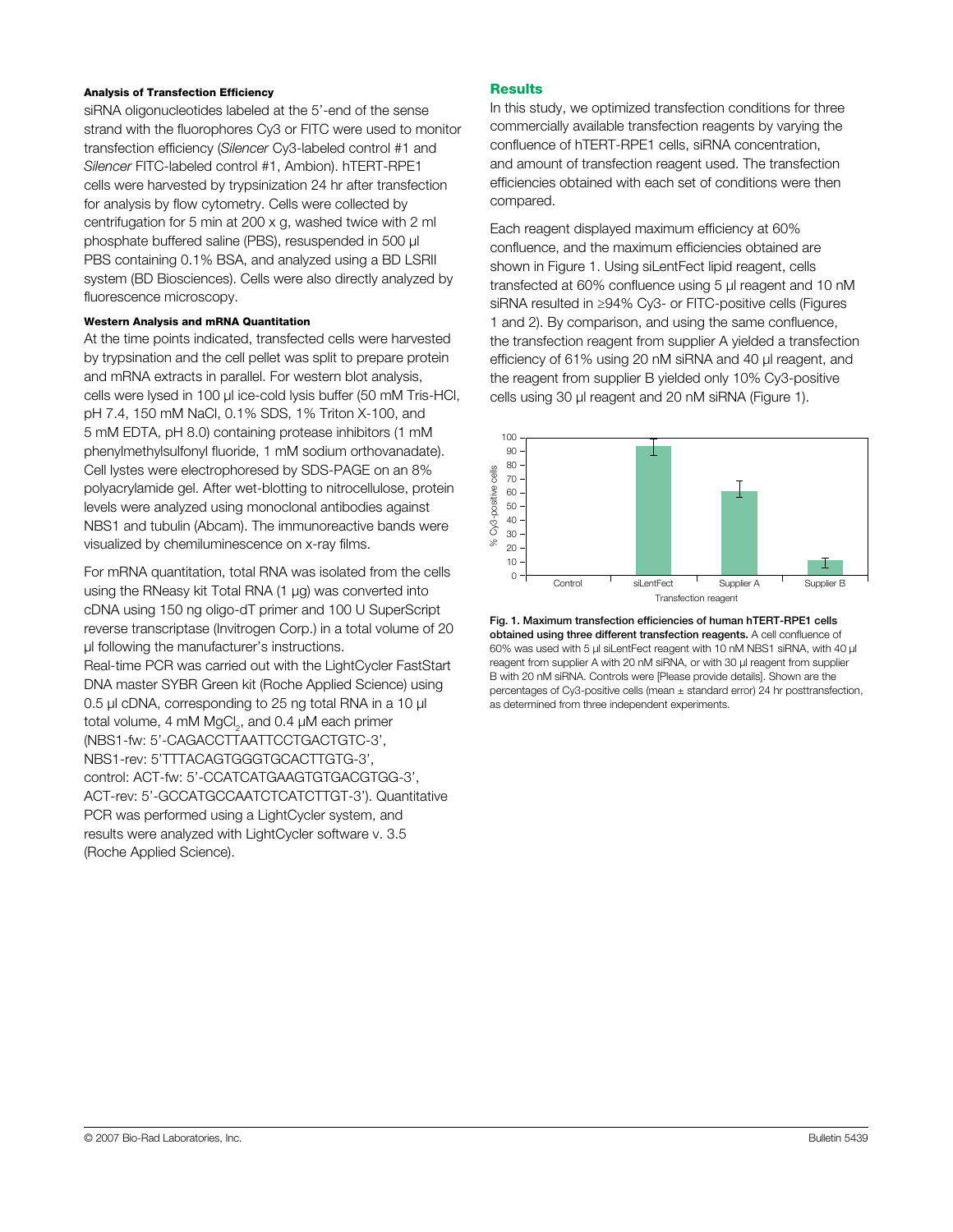Brightfield **Fluorescence** 



Fig. 2. Brightfield and fluorescence microscopy of hTERT-RPE1 cells transfected with FITC-labeled siRNA using siLentFect lipid reagent. Comparison of the images demonstrates nearly 100% FITC-siRNA transfected cells. Cells were transfected at 60% confluence using 5 µl siLentFect reagent and 10 nM NBS1 siRNA.

The high transfection efficiency obtained using siLentFect lipid reagent also yielded functional siRNA. The data in Figure 3 show that the mRNA and protein levels corresponding to the siRNA target gene, NBS1, were significantly reduced in cells transfected with the NBS1siRNA as compared to controls.



Fig. 3. Quantitation of NBS1 mRNA (top) and protein (bottom) following NBS1 siRNA transfection using siLentFect lipid reagent. Downregulation 2–8 days after siRNA transfection is shown in relation to untargeted housekeeping genes (actin or tubulin). Top, expression levels of actin (gray) and NBS1 (green) as analyzed by quantitative real-time PCR are compared. Bottom, western analysis

#### **Conclusions**

We determined hTERT-RPE1 cells are efficiently transfected using siLentFect reagent. Under optimized conditions approximately 95% of the target hTERT-RPE1 cell population was successfully transfected. Of the three commercially available reagents studied, siLentFect reagent provides excellent transfection efficiency combined with high cell viability. A further advantage of siLentFect is the very low amounts of lipid reagent and siRNA required to achieve these results, reducing nonspecific siRNA effects and economizing time and expense.

#### **References**

Jiang XR et al., Telomerase expression in human somatic cells does not induce changes associated with a transformed phenotype, Nat Genet 21, 111–114 (1999)

Liu D et al., Cationic transfection lipids, Curr Med Chem 10, 1307–1315 (2003) Vaziri H and Benchimol S, Reconstitution of telomerase activity in normal human cells leads to elongation of telomeres and extended replicative life span, Curr Biol 8, 279–282 (1998)

Wang J et al., Myc activates telomerase, Genes Devel 12, 1769–1774 (1998)

Cy is a trademark of Amersham Biosciences. FastStart and LightCycler are trademarks of Roche Diagnostics GmbH Corp. RNeasy is a trademark of QIAGEN GmbH Corp. *Silencer* is a trademark of Ambion, Inc. SuperScript is a trademark of Invitrogen Corp. SYBR is a trademark of Molecular Probes, Inc.

Information in this tech note was current as of the date of writing (2006) and not necessarily the date this version (rev A, 2007) was published.